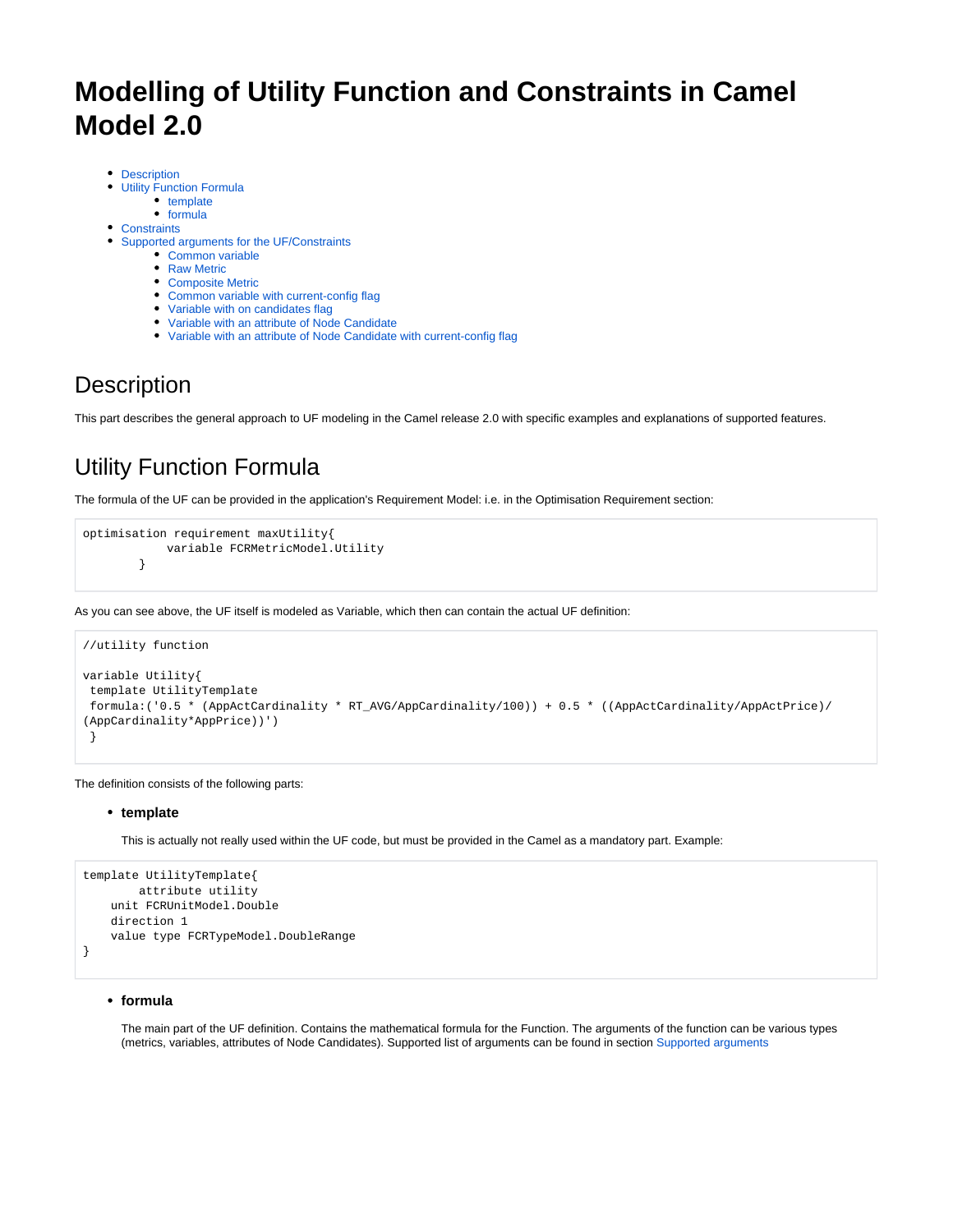It is necessary to use **annotations** from MetaDataSchema.camel concepts to indicate a type of variable/Node Candidate attribute and also to − indicate a kind of requirement.

```
melodic-mms.camel
```

```
Example:
```

```
measurable attribute cardinality [ MetaDataModel.MELODICMetadataSchema.melodic_requirements.
m_cardinality]
```
### <span id="page-1-0"></span>**Constraints**

Constraints can be used in a requirement model section of Camel Model as slo.

```
slo MinCoresSlo constraint GenomConstraintModel.WorkerCoresGreaterThanMinimumCores
```
and can be modeled in the a constraint model section of Camel Model.

```
constraint model GenomConstraintModel{
        variable constraint WorkerCoresGreaterThanMinimumCores : GenomMetricModel.
WorkerCoresGreaterThanMinimumCores > 0.0}
```
It is possible to create, among others, a variable constraint and a metric constraint. The variable constraint will be the converted to the constraint in the CP Model and it contains the variable with a formula.

```
variable WorkerCoresGreaterThanMinimumCores{
         template CoresTemplate
         formula: ('WorkerCardinality * WorkerCores - MinimumCores')
}
```
The metric constraint is a constraint that is used in the EMS to trigger reconfiguration. The "main" part of a metric constraint is a composite metric context:

```
composite metric context AvgMemoryUtilisationContext{
        metric MetricTemplateCamelModel.MetricTemplateModel.AverageRAMUtilisation
        grouping per-instance
        window AvgCPUUtilWindow
        schedule AvgCPUUtilSchedule
        object context SmartDesignObjectContext
        composing contexts [RawMemoryUtilisationContext]
}
```
### <span id="page-1-3"></span><span id="page-1-2"></span><span id="page-1-1"></span>Supported arguments for the UF/Constraints

#### **Common variable**

It represents variable from CP Model and it may be used both in variable constraints and in utility function formula. It must have indicated a type by an annotation.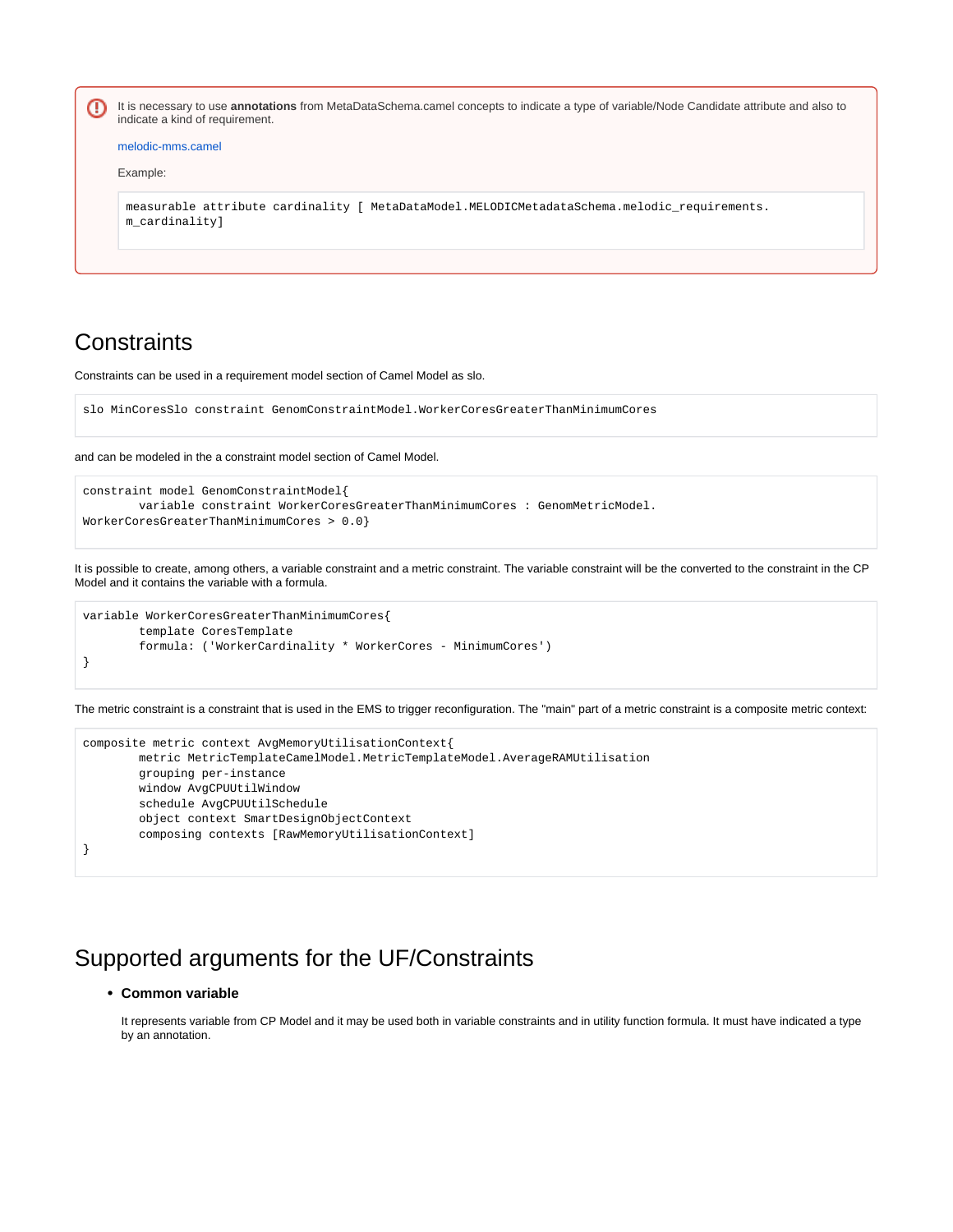```
variable AppCardinality{
          template CardinalityTemplate 
          component FCRDeployment.Component_App
  }
  template CardinalityTemplate{
      attribute cardinality
       unit FCRUnitModel.Integer
       value type FCRTypeModel.IntRange
 }
  measurable attribute cardinality [ MetaDataModel.MELODICMetadataSchema.melodic_requirements.
m cardinality]
```
Supported types of variables (VariableType in upperware-metamodel module):

CORES (CPU concept in MetaDataSchema)

```
RAM (RAM)
```
- STORAGE (Storage)
- CARDINALITY (Cardinality)
- OS (m\_os)

#### <span id="page-2-0"></span>**Raw Metric**

It represents a metric from CP Model and the Metasolver will update its value.

```
raw metric RT_AVG{
         template AvgResponseTimeTemplate
}
template AvgResponseTimeTemplate{
  attribute responseTime
  unit FCRUnitModel.Integer
   value type FCRTypeModel.IntRange
}
```
#### <span id="page-2-1"></span>**Composite Metric**

It connects many metrics into one. It is important to use only metrics in the formula. In CP Model it will be one common metric and its value will by calculated by EMS and updated by the Metasolver.

```
composite metric AverageResponseTime{
         template ResponseTimeTemplate
         formula: ('mean(RawResponseTime)')
}
template ResponseTimeTemplate{
         attribute ResponseTime
        unit UnitTemplateCamelModel.UnitTemplateModel.Seconds
         direction 0
         value type TypeTemplateCamelModel.TypeTemplateModel.ZeroToPositiveInfinityDouble
}
```
#### <span id="page-2-2"></span>**Common variable with current-config flag**

It represents values of variables for currently deployed solution. It will be represented as a metric in CP Model and the Metasolver will be responsible for updating these values (from solution in the CP Model). It can be used like common metric.